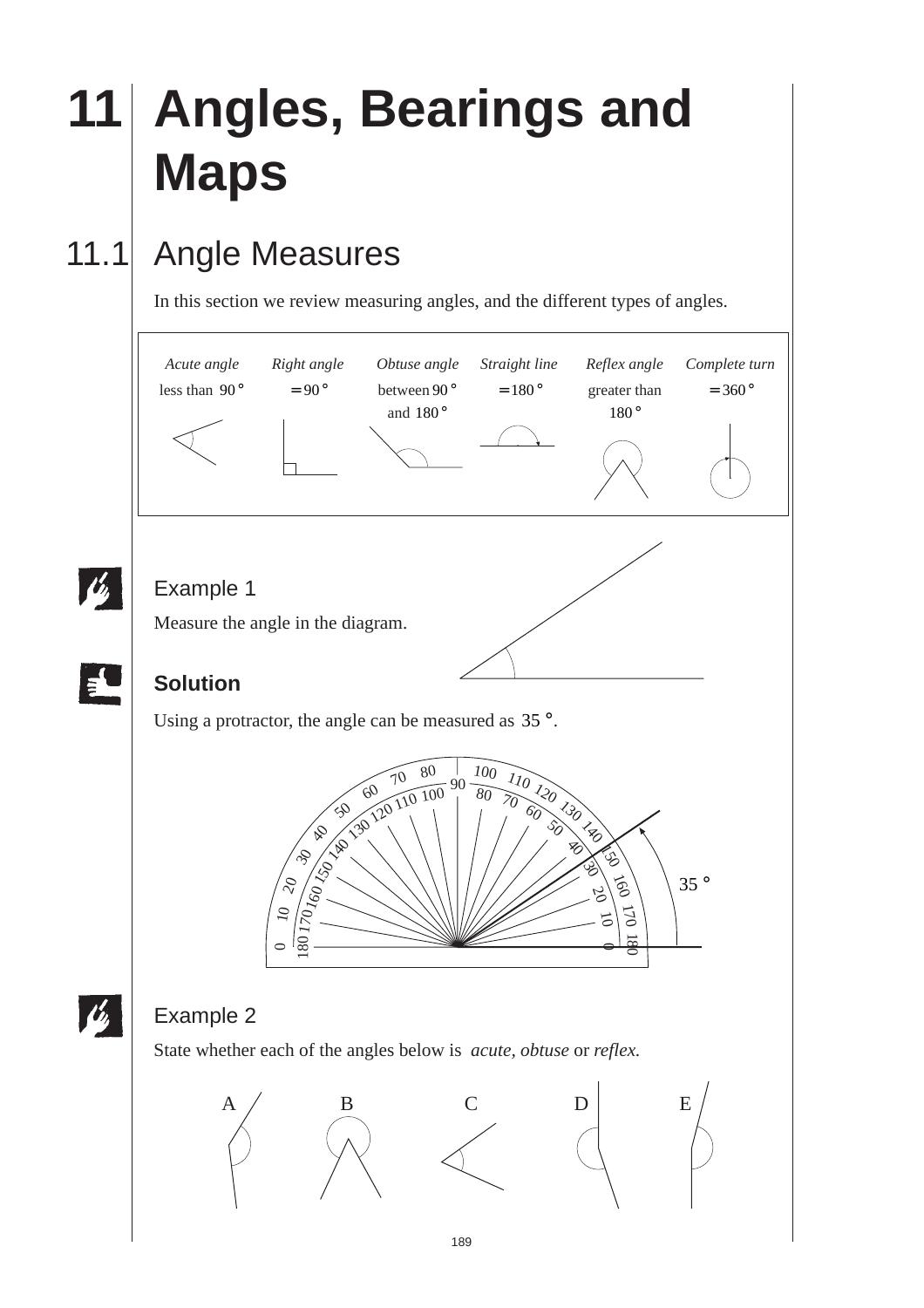E **Solution** A *Obtuse* as it is between  $90^\circ$  and  $180^\circ$ . B *Reflex* as it is greater than 180 °. C *Acute* as it is less than 90 ° D *Reflex* as it is greater than 180 °. E *Obtuse* as it is between  $90^\circ$  and  $180^\circ$ . Exercises 1. Measure the following angles: (a)  $($ ) (c)  $($   $($ 2. Measure the following angles: (a)  $\setminus$  (b)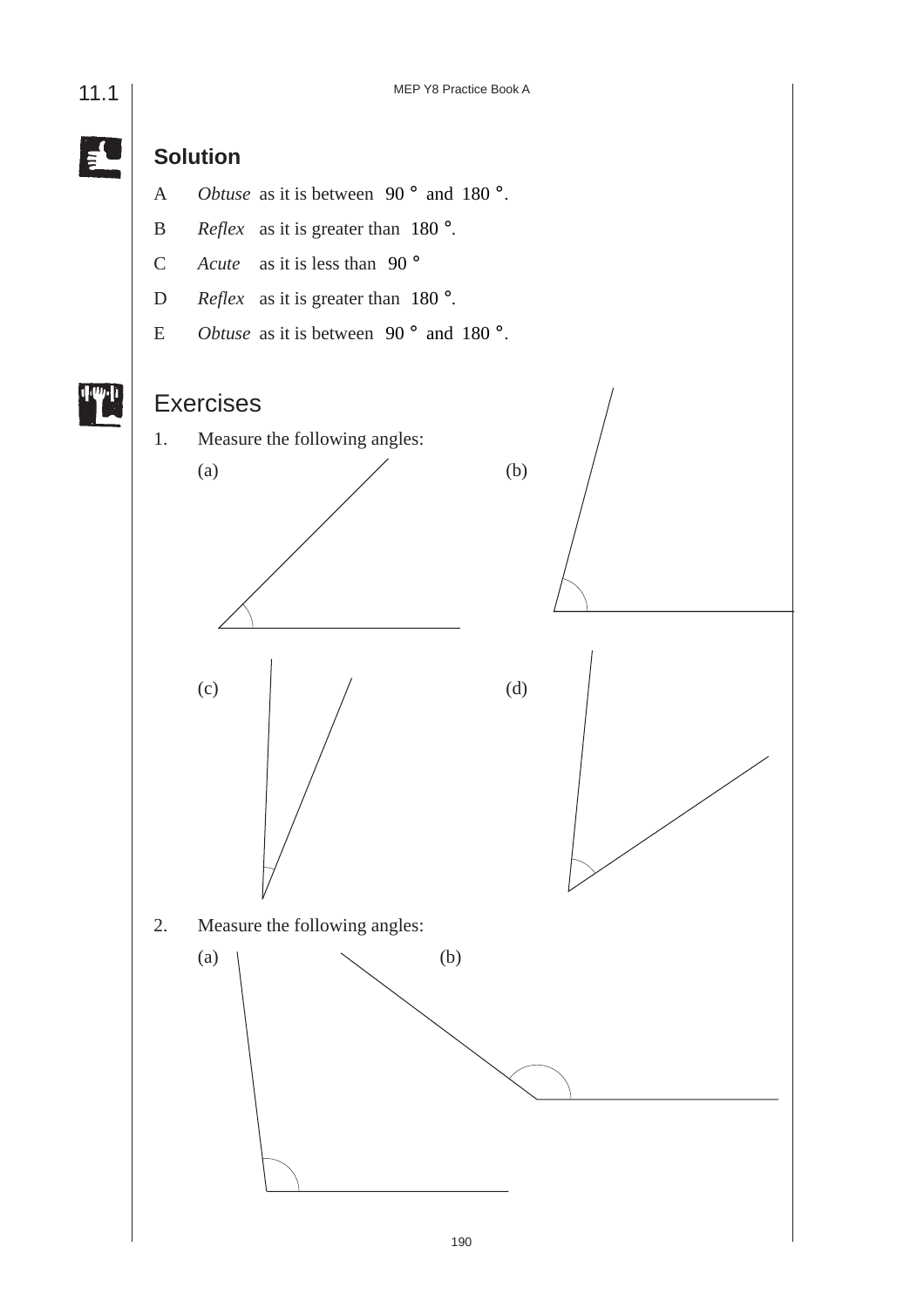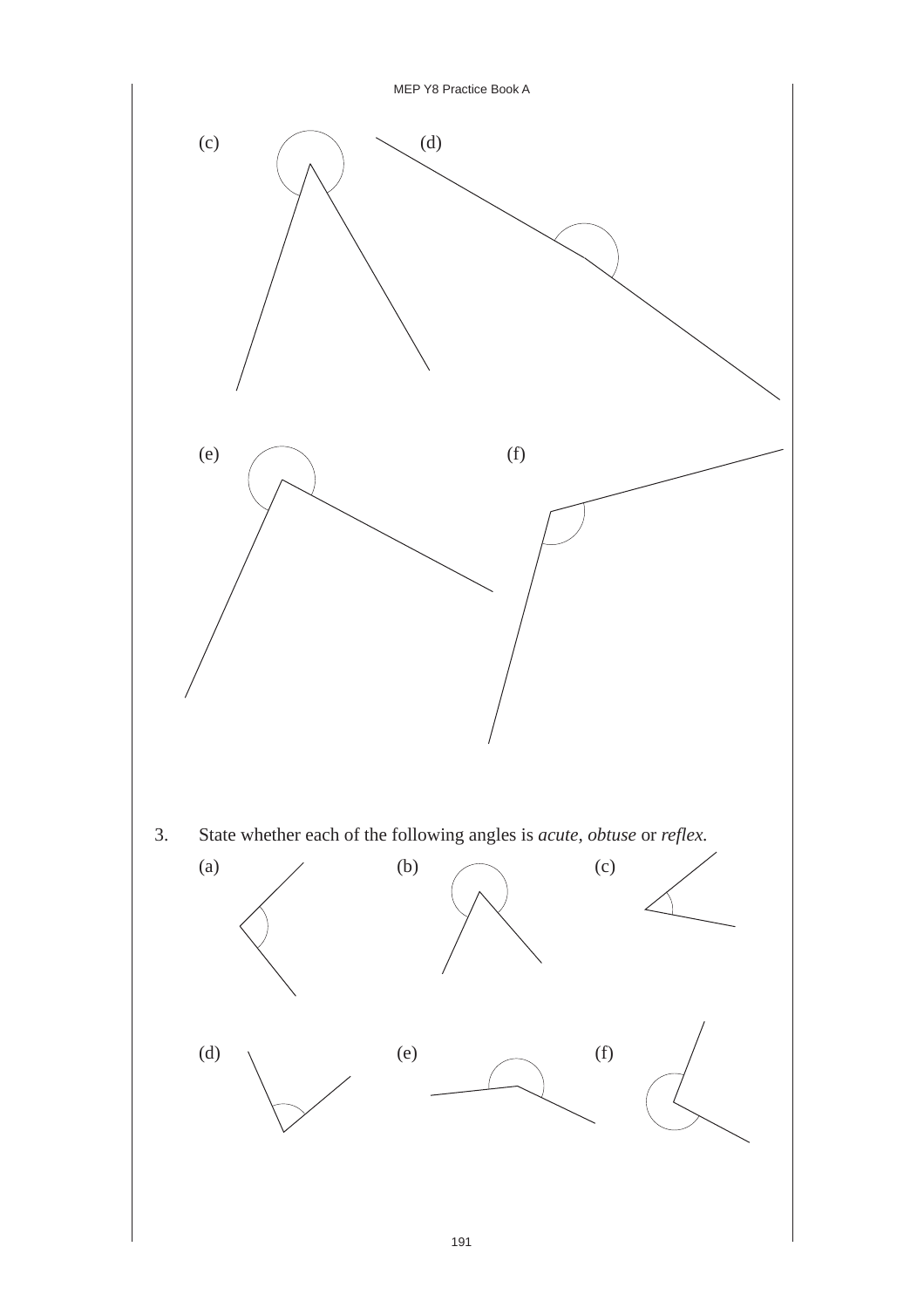MEP Y8 Practice Book A 4. (a) Measure the angles in the triangle below: (b) What is the sum of the three angles? 5. (a) Measure the angles in the quadrilateral opposite: (b) What is the sum of the four angles? 6. (a) Without using a protractor, try to draw an angle of  $45^\circ$ . (b) Measure your angle to see how accurate you were. 7. (a) Draw the angle shown in the diagram. (b) Measure the acute angle that you also draw. (c) Check that the two angles add up to 360 °. 8. (a) Measure the three angles marked in the diagram. (b) Check that they add up to 360 °. 11.1 280˚ *a b c*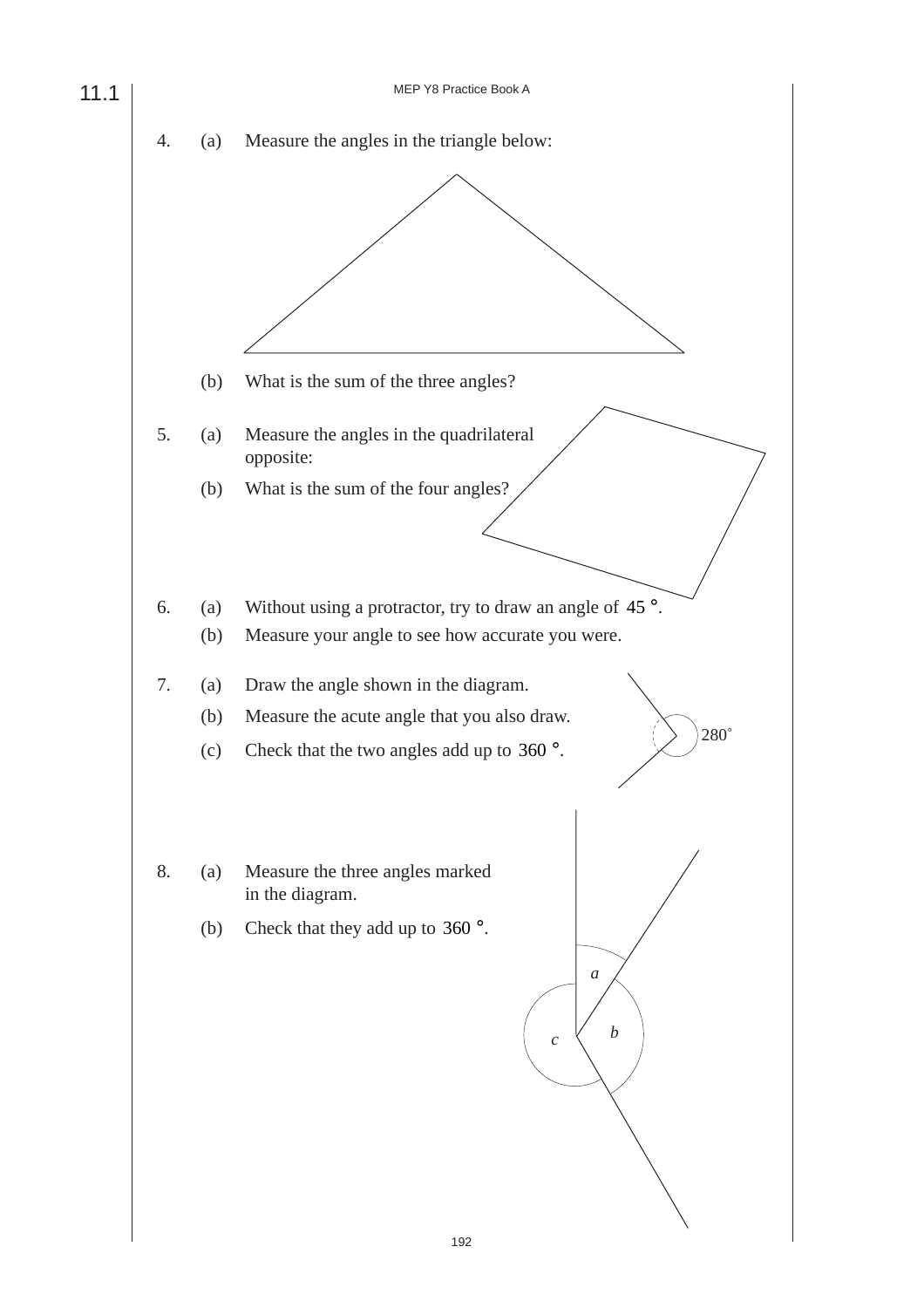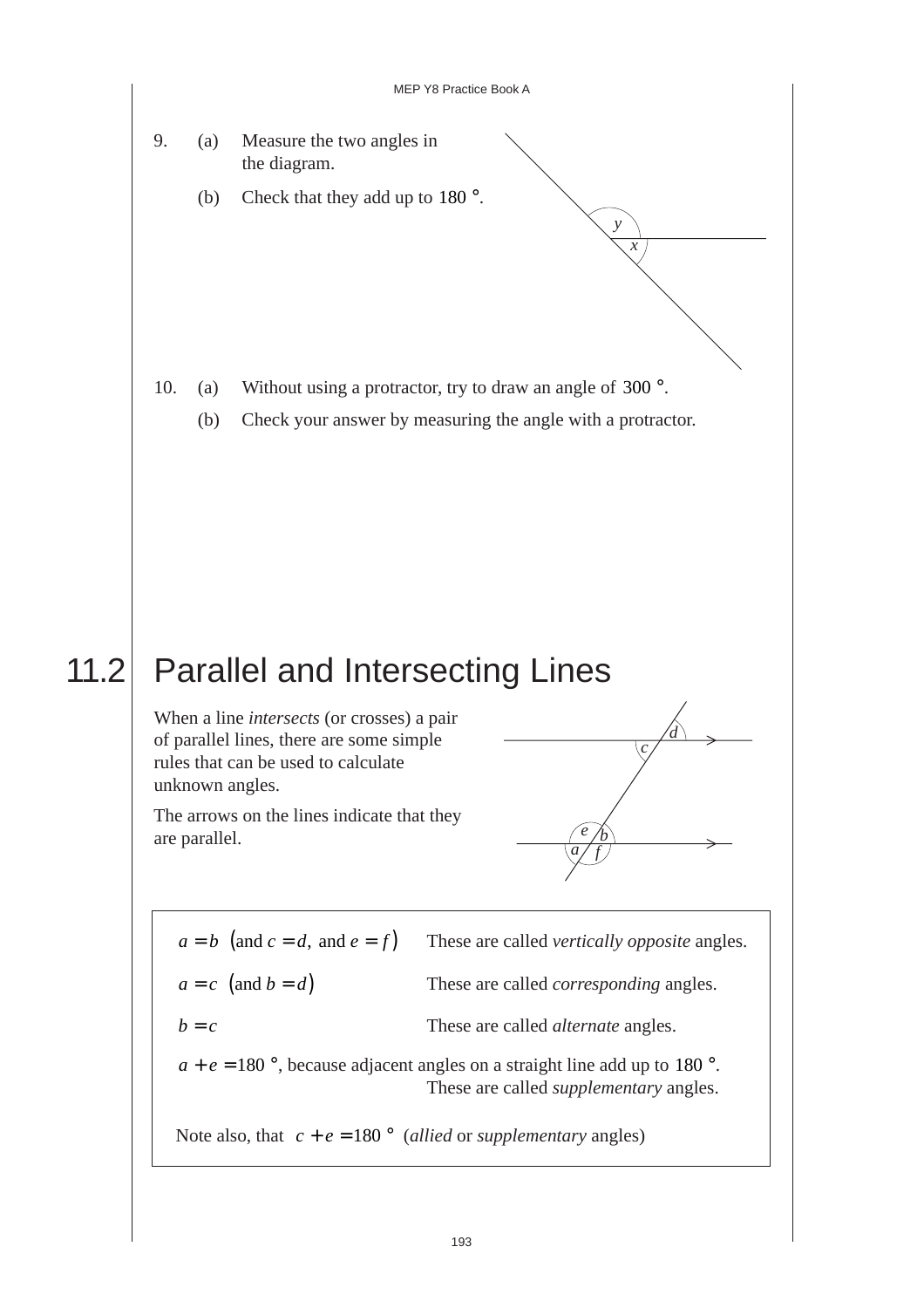### Example 1

In the diagram opposite, find the unknown angles if  $a = 150$ °.

#### **Solution**

To find *b*:

 $a + b = 180^\circ$  (angles on a straight line, supplementary angles)  $150^{\circ} + b = 180^{\circ}$  $b = 30^{\circ}$ To find *c*:  $c = b$  (vertically opposite angles *or* angles on a straight line)  $c = 30^{\circ}$ 

To find *d*:

| $d = a$           | (corresponding angles) |
|-------------------|------------------------|
| $d = 150^{\circ}$ |                        |

To find *e*:

*e* = *c* (corresponding angles)  $e = 30^{\circ}$ 

#### Example 2

Find the size of the unknown angles in the parallelogram shown in this diagram:



*d e*

*a c b*

#### **Solution**

To find *a*:  $a + 70$  ° = 180 ° (allied *or* supplementary angles)  $a = 110^{\circ}$ To find *b*:  $b + a = 180^\circ$  (allied *or* supplementary angles)  $b + 110^{\circ} = 180^{\circ}$  $b = 70^\circ$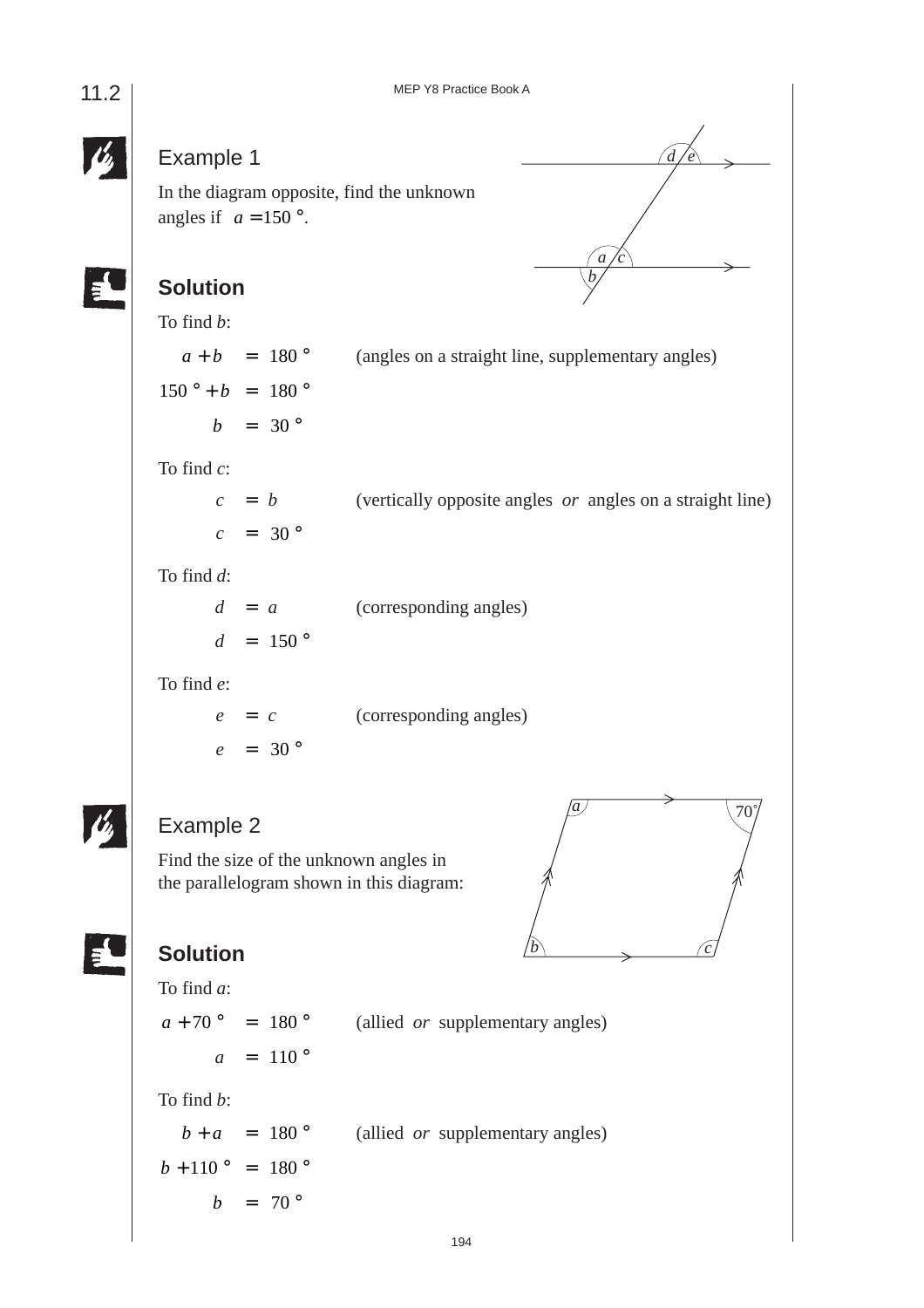To find *c*:  $c + 70$  ° = 180 ° (allied *or* supplementary angles)  $c = 110^{\circ}$ *or*  $c = 360^\circ - (a + b + 70^\circ)$  (angle sum of a quadrilateral)  $= 360$  °  $- 250$  °  $= 110°$ *or*  $c = a$  (opposite angles of a parallelogram are equal)



### Exercises

- 1. Which angles in the diagram are the same size as:
	- (a) *a,*
	- (b) *b* ?



2. Find the size of each of the angles marked with letters in the diagrams below, giving reasons for your answers:



3. Find the size of the three unknown angles in the parallelogram opposite:

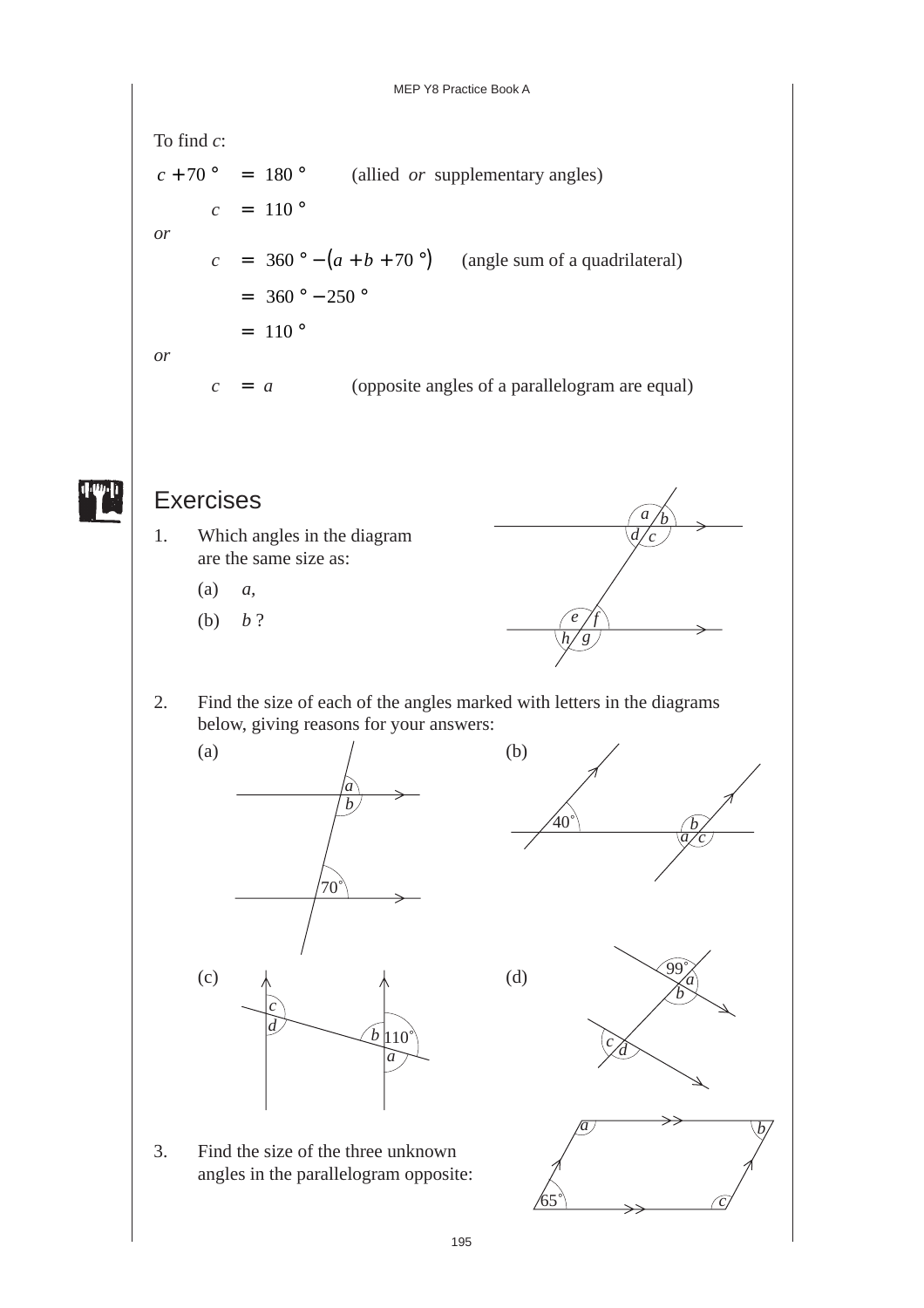- 4. One angle in a parallelogram measures 36 °. What is the size of each of the other three angles?
- 5. One angle in a rhombus measures 133°. What is the size of each of the other three angles?
- 6. Find the sizes of the unknown angles marked with letters in the diagram:

11.2

- 7. (a) In the diagram opposite, find the sizes of the angles marked in the triangle. Give reasons for your answers.
	- (b) What special name is given to the triangle in the diagram?
- 8. The diagram shows a bicycle frame. Find the sizes of the unknown angles *a, b* and *c.*



 $(50\%)$  30 $($ 

9.  $\angle$   $\angle$  BCDE is a trapezium.  $B \left\langle C \right\rangle$ A 72˚  $\overline{E}$  D  $126$ 

- (a) Find the sizes of all the unknown angles, giving reasons for your answers.
- (b) What is the special name given to this type of trapezium?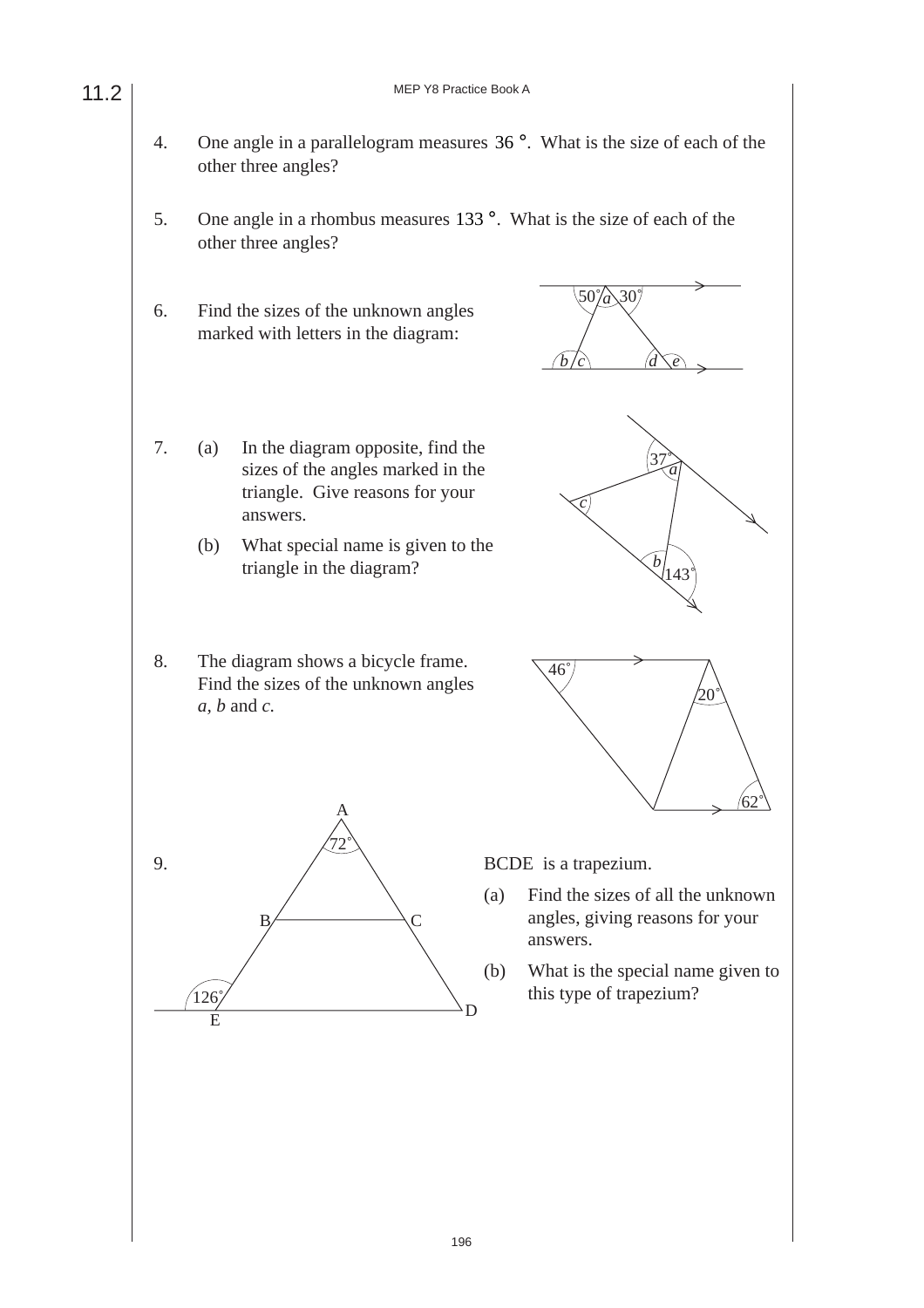## 11.3 Bearings

Bearings are a measure of direction, with north taken as a reference. If you are travelling north, your bearing is 000 °. N

If you walk from O in the direction shown in the diagram, you are walking on a bearing of 110 °.

Bearings are always measured *clockwise from north*, and are given as three figures, for example: N







On what bearing is a ship sailing if it is heading:

| $(a)$ E, | $(b)$ S, |           |
|----------|----------|-----------|
| $(c)$ W, |          | $(d)$ SE, |

(e) NW ?



#### **Solution**





S

 $O<sup>[110]</sup>$ </sup>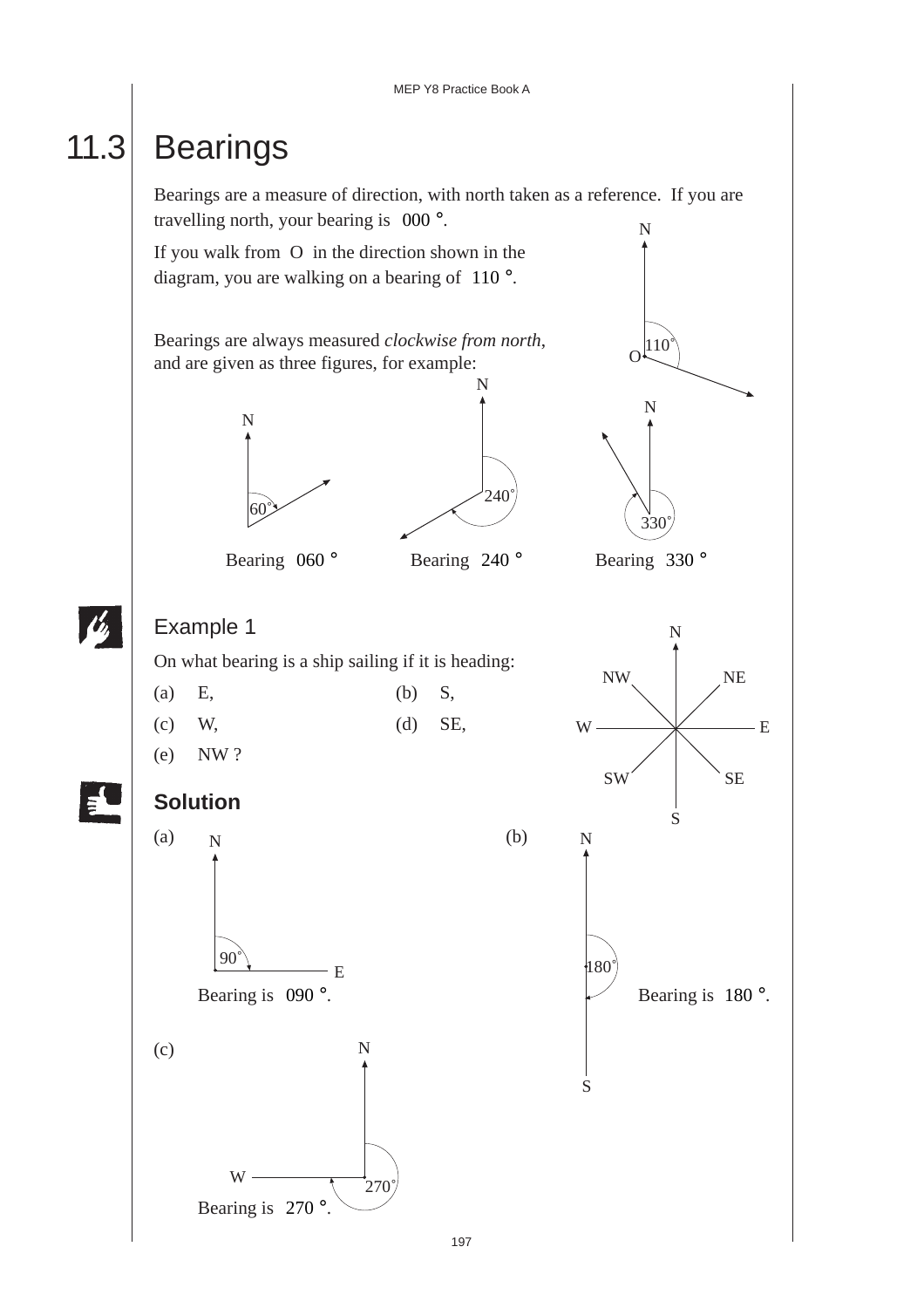11.3





#### Example 2

A ship sails from A to B on a bearing of 060 °. On what bearing must it sail if it is to return from B to A?

#### **Solution**

The diagram shows the journey from A to B.

Extending the line of the journey allows an angle of 60 ° to be marked at B.

Bearing of A from B =  $60^\circ + 180^\circ$ 

 $= 240$  °

and this is called a *back bearing* or a *reciprocal bearing.*





#### Exercises

- 1. What angle do you turn through if you turn clockwise from:
	- (a) N to S,  $(6)$  E to W,
	- (c) N to NE, (d) N to SW,
	- (e) W to NW ?
- 
- 
- 
- 2. Copy and complete the table:

| Direction | <b>Bearing</b> |
|-----------|----------------|
| N         |                |
| <b>NE</b> |                |
| W         |                |
| <b>SW</b> |                |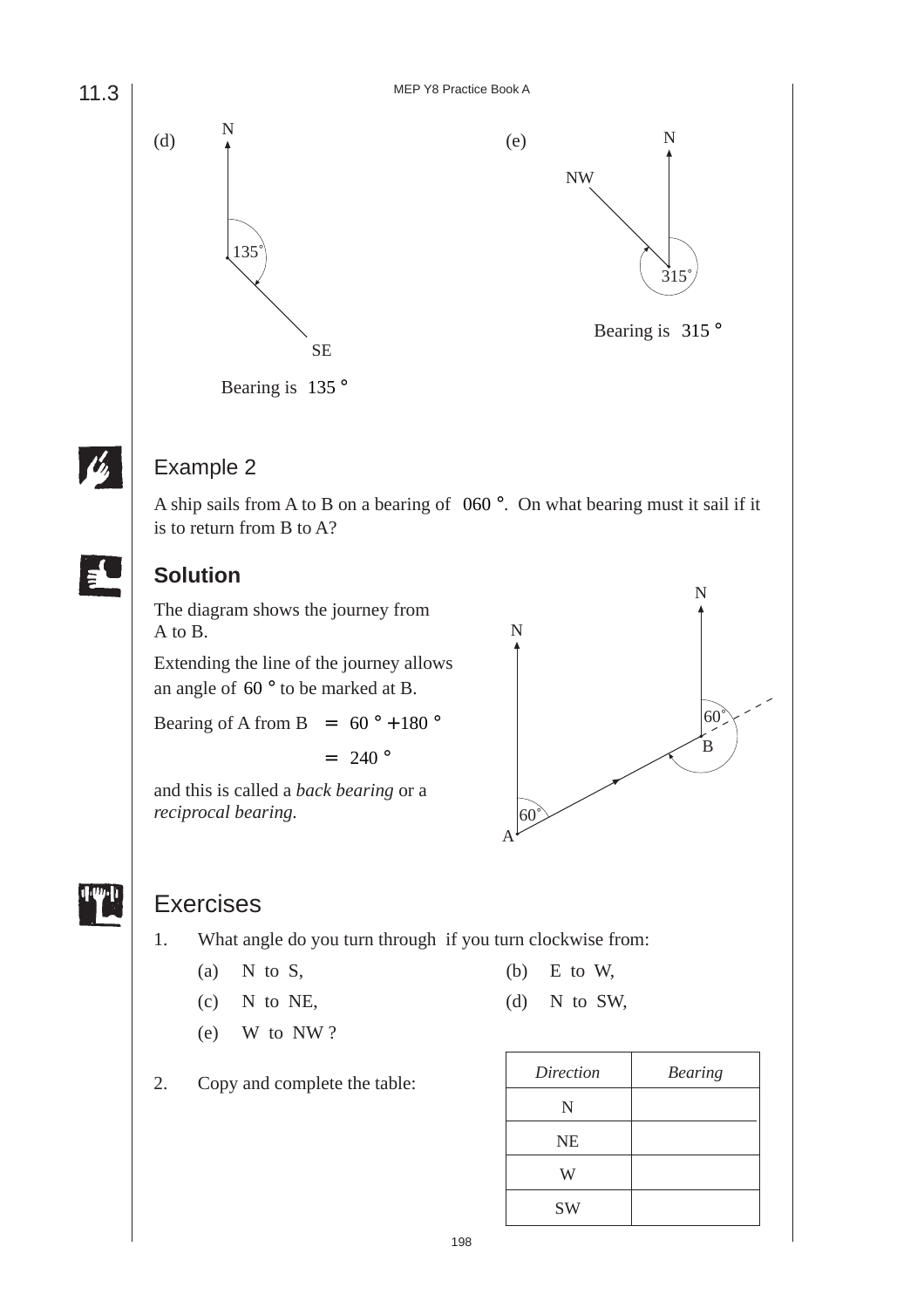

6. An aeroplane flies from Newquay to Birmingham on a bearing of 044 °. On what bearing should the pilot fly, to return to Newquay from Birmingham?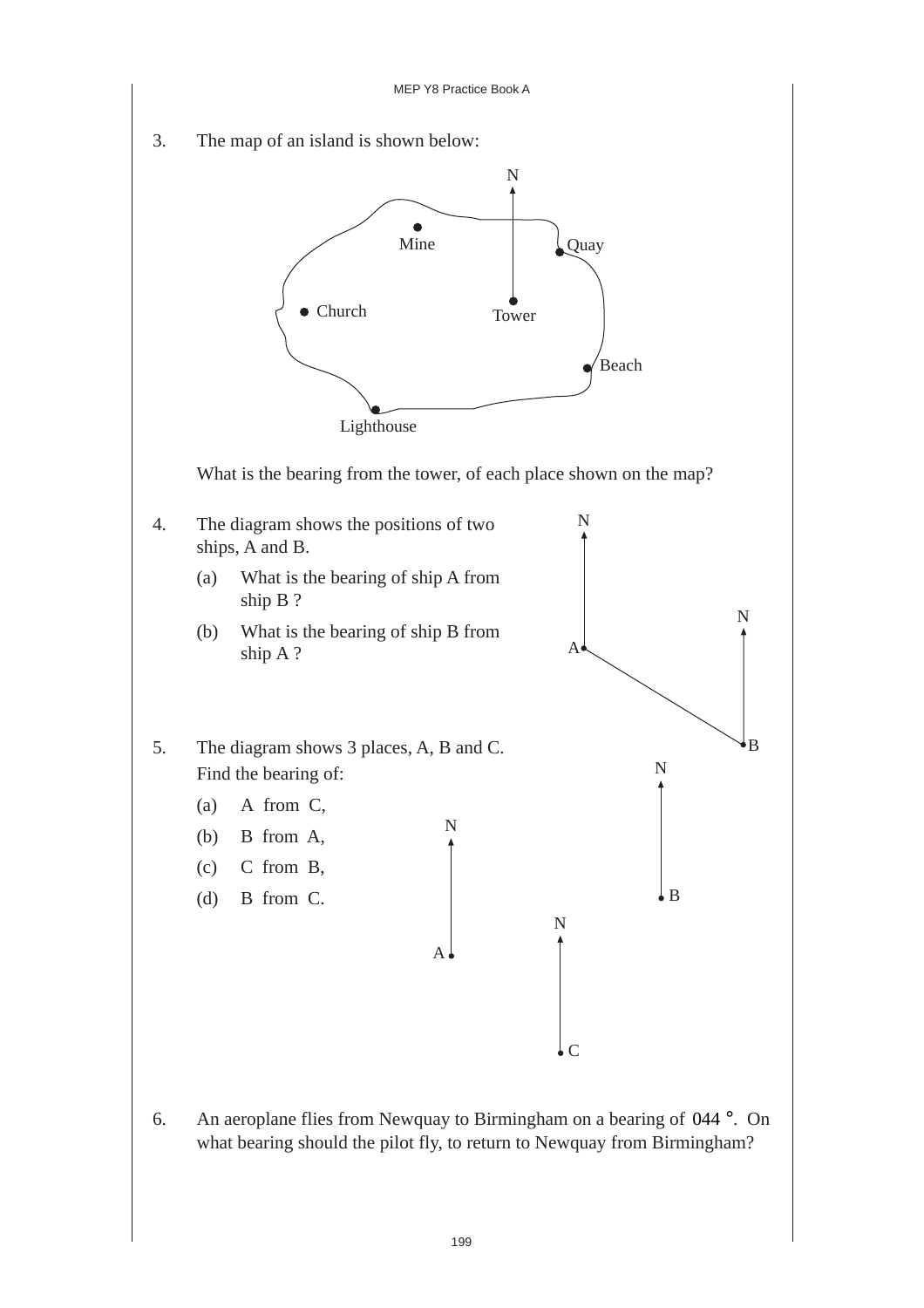7. On four separate occasions, a plane leaves Exeter airport to fly to a different destination. The bearings of these destinations from Exeter airport are given below.

| Destination | <b>Bearing</b> |
|-------------|----------------|
| London      | 077°           |
| Glasgow     | 356°           |
| Leeds       | 036°           |
| Guernsey    | 162°           |

Copy and complete the diagram to show the direction in which the plane flies to each destination.



8. A ship sails NW from a port to take supplies to an oil rig. On what bearing must it sail to return from the oil rig to the port?

- 9. If A is north of B, C is southeast of B and on a bearing of 160 ° from A, find the bearing of:
	- (a) A from B,
	- (b) A from C,
	- (c) C from B,
	- (d) B from C.
- 10. If A is on a bearing of 300 ° from O, O is NE of B, and the bearing of B from A is  $210^\circ$ , find the bearing of:
	- (a) A from B,
	- (b) O from A,
	- (c) O from B.

11.3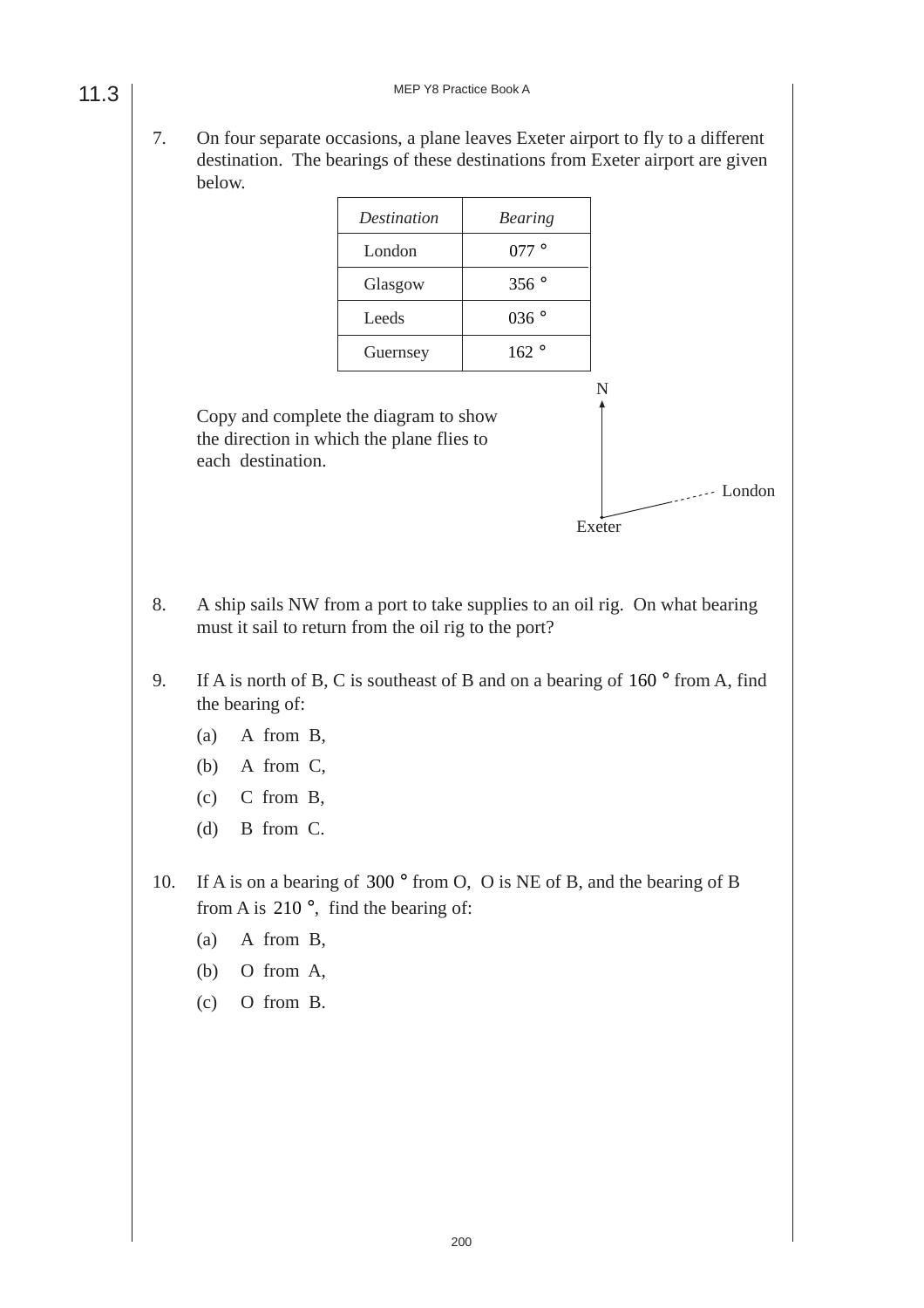## 11.4 Scale Drawings

Using bearings, scale drawings can be constructed to solve problems

#### Example 1

A ship sails 20 km NE, then 18 km S, and then stops.

- (a) How far is it from its starting point when it stops?
- (b) On what bearing must it sail to return to its starting point?



#### **Solution**



- (a) The distance BO can be measured on the diagram as 7.3 cm which represents an actual distance of 14.6 km.
- (b) The bearing of O from B can be measured as 285 °.

Note: Remember to always put the scale on the diagram.

#### Example 2

A man walks 750 m on a bearing of 030 °. He then walks on a bearing of 315 ° until he is due north of his starting point, and stops.

- (a) How far does he walk on the bearing of  $315°$ ?
- (b) How far is he from his starting point when he stops?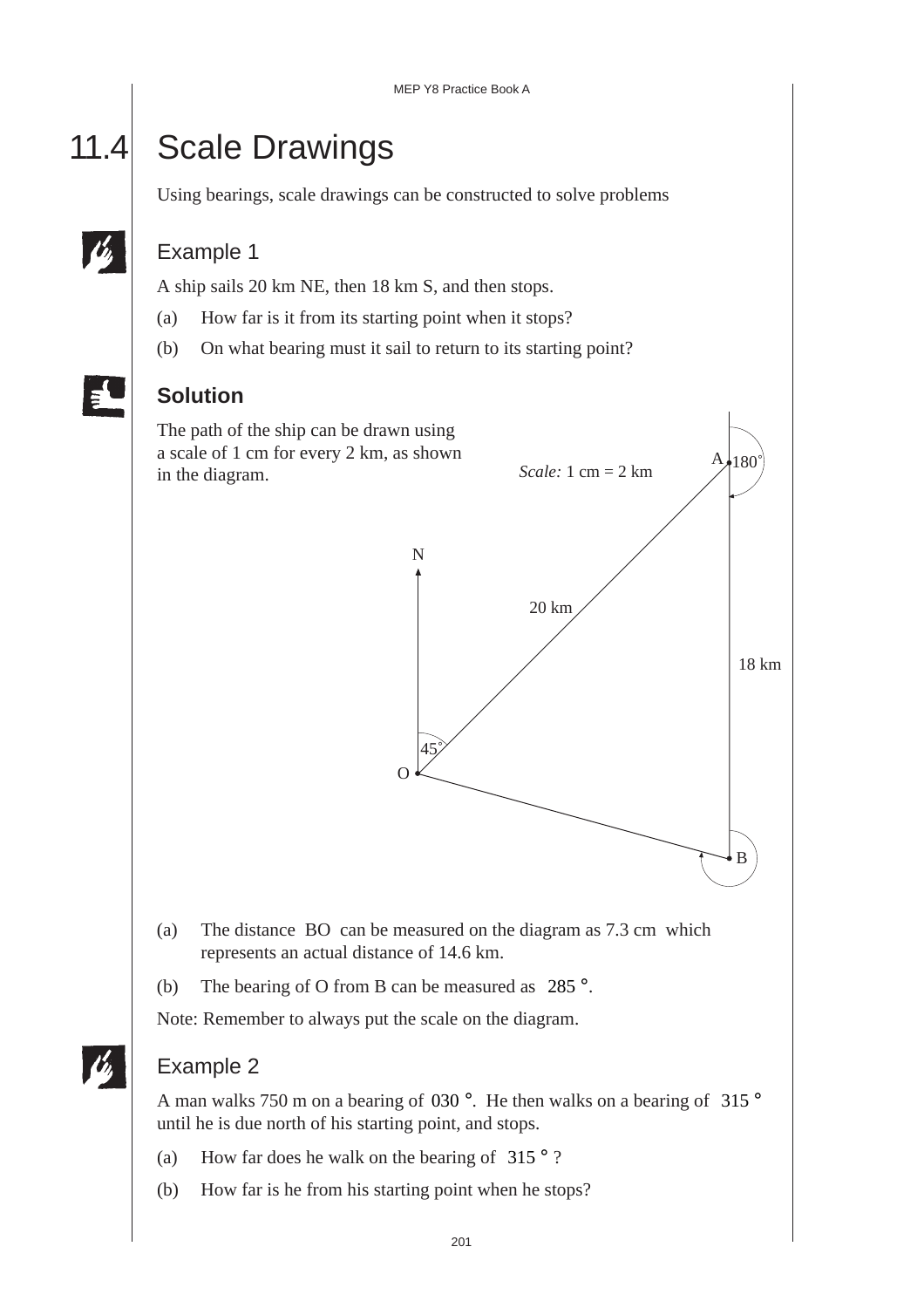

#### **Solution**

A scale drawing can be produced, using a scale of 1 cm to 100 m.



- (a) The distance AB can be measured as 5.4 cm, which represents an actual distance of 530 m.
- (b) The distance OB can be measured as 10.2 cm, representing an actual distance of 1020 m.

#### Exercises

- 1. A girl walks 80 m north and then 200 m east.
	- (a) How far is she from her starting position?
	- (b) On what bearing should she walk to get back to her starting position?
- 2. Andrew walks 300 m NW and then walks 500 m south and then stops.
	- (a) How far is he from his starting position when he stops?
	- (b) On what bearing could he have walked to go directly from his starting position to where he stopped?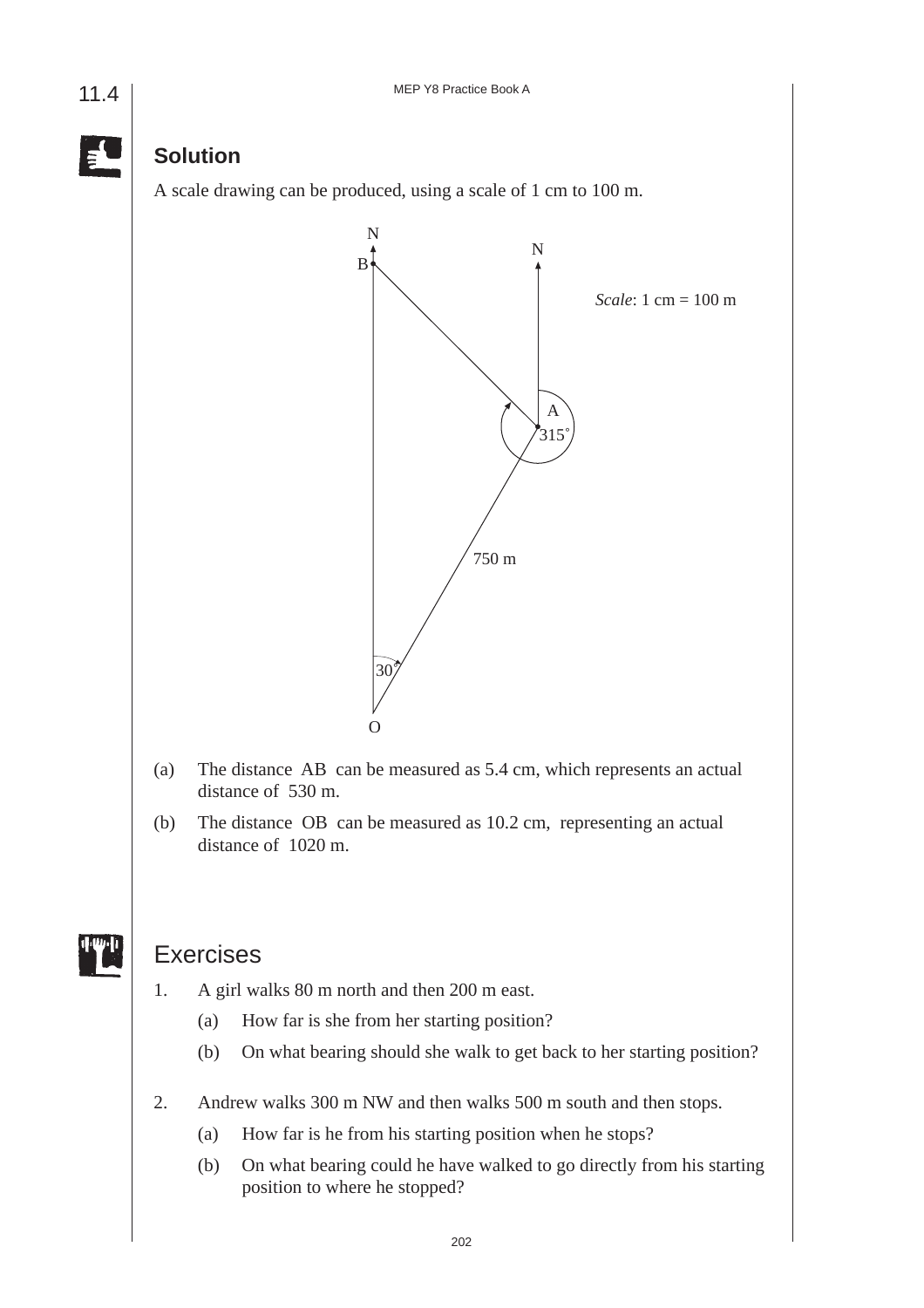- 3. An aeroplane flies 400 km on a bearing of 055 ° It then flies on a bearing of 300 °, until it is due north of its starting position. How far is the aeroplane from its starting position?
- 4. A captain wants to sail his ship from port A to port B, but the journey cannot be made directly. Port B is 50 km north of A.

The ship sails 20 km on a bearing of  $075^\circ$ .

It then sails 20 km on a bearing of  $335^\circ$  and then drops anchor.

- (a) How far is the ship from port B when it drops anchor?
- (b) On what bearing should the captain sail the ship to arrive at port B?



- 5. Julie intended to walk 200 m on a bearing of 240 °. Her compass did not work properly, so she actually walked 200 m on a bearing of 225 °. What distance and on what bearing should she walk to get to the place she intended to reach?
- 6. A hot air balloon is blown 5 km NW. The wind then changes direction and the balloon is blown a further 6 km on a bearing of 300 ° before landing. How far is the balloon from its starting point when it lands?
- 7. Robin and Jane set off walking at the same time. When they start, Robin is 6 km NW of Jane. Jane walks 3 km on a bearing of 350 ° and Robin walks 4 km on a bearing of 020 °. How far apart are they now?
- 8. An aeroplane flies 200 km on a bearing of 335 °. It then flies 100 km on a bearing of 170 ° and 400 km on 280 °, and then lands.
	- (a) How far is the aeroplane from its starting point when it lands?
	- (b) On what bearing could it have flown to complete its journey directly?
- 9. Brian is sailing on a bearing of 135 °. After his boat has travelled 20 km, he realises that he is 1 km north of the port that he wanted to reach.
	- (a) On what bearing *should* he have sailed?
	- (b) How far from his starting point is the port that he wanted to reach?
- 10. A pilot knows that to fly to another airport he needs to fly 500 km on a bearing of 200 °. When he has flown 400 km, he realises that he is 150 km from the airport.